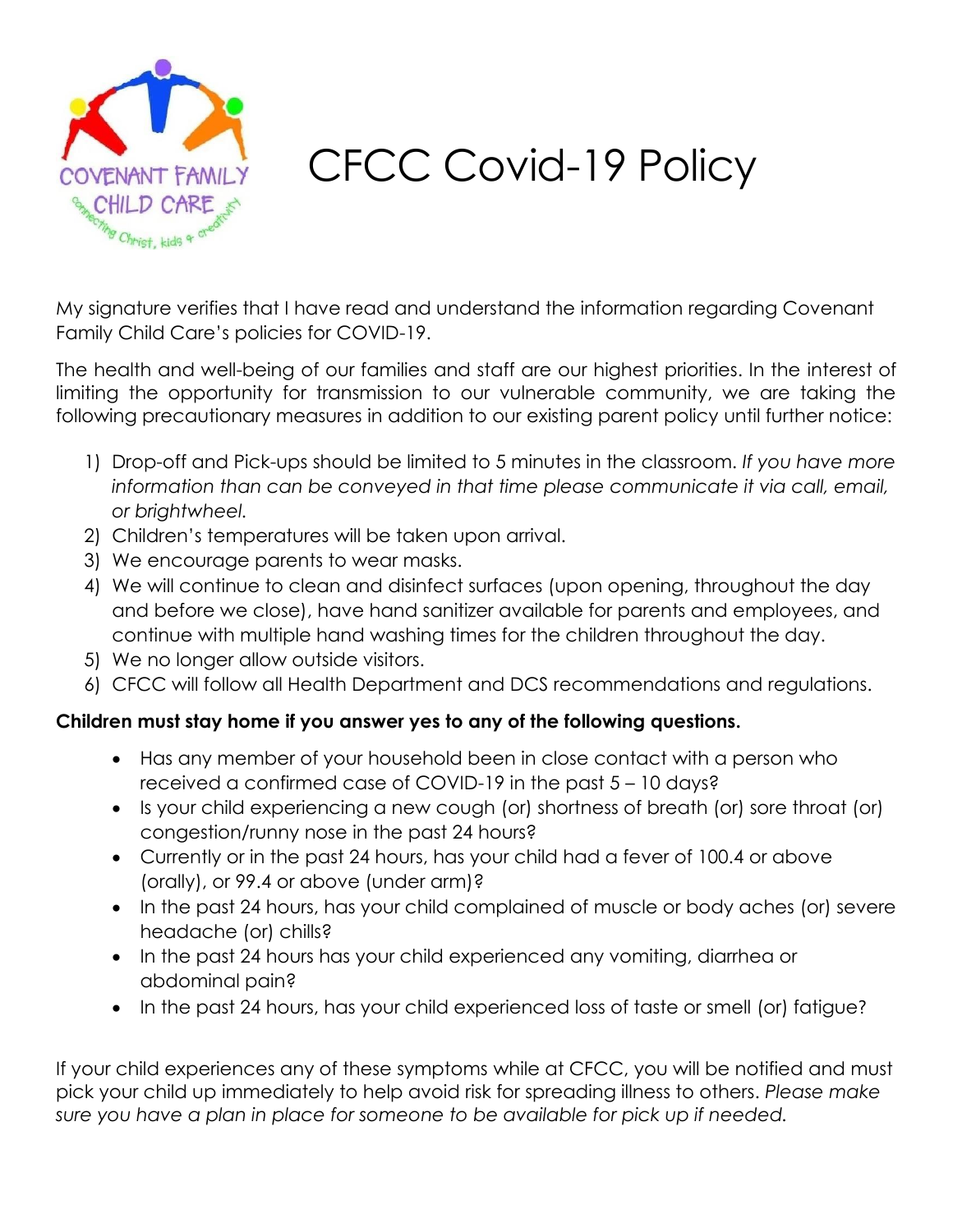## **If a student tests positive for COVID-19:**

- MUST notify the Director.
- Notification will go out to all families enrolled.
- Facilities may be closed for a specialized cleaning based upon health department recommendations
- Follow any applicable orders of healthcare provider and or health department.
- Symptomatic Quarantine a minimum of 10 calendar days from the start of symptoms AND 3 days fever-free.
- Asymptomatic Quarantine 10 calendar days from positive test date AND remain asymptomatic.
- Documentation from medical provider needed upon return.

## **If someone at home tests positive for COVID-19:**

- MUST notify the Director.
- Notification will go out to all families enrolled.
- Facilities may be closed for a specialized cleaning based upon health department recommendations
- Follow any applicable orders of healthcare provider and or health department.
- Quarantine a minimum of 14 calendar days from **positive test date of close contact** and monitor symptoms from home.

| <b>SYMPTOMATIC</b>                                                                                         | <b>ASYMPTOMATIC</b>                         |
|------------------------------------------------------------------------------------------------------------|---------------------------------------------|
| Person is experiencing symptoms such<br>as fever, cough, shortness of breath,                              |                                             |
| fatigue, body aches, headache, loss<br>of taste or smell, sore throat,<br>congestion, nausea, vomiting, or | Person is not experiencing any<br>symptoms. |
| diarrhea.                                                                                                  |                                             |

Failure to follow the updated policy requirements may result in disenrollment from our program.

Child's Name: \_\_\_\_\_\_\_\_\_\_\_\_\_\_\_\_\_\_\_\_\_\_\_\_\_\_\_\_

Signature:  $\Box$ 

| Date: |
|-------|
|-------|